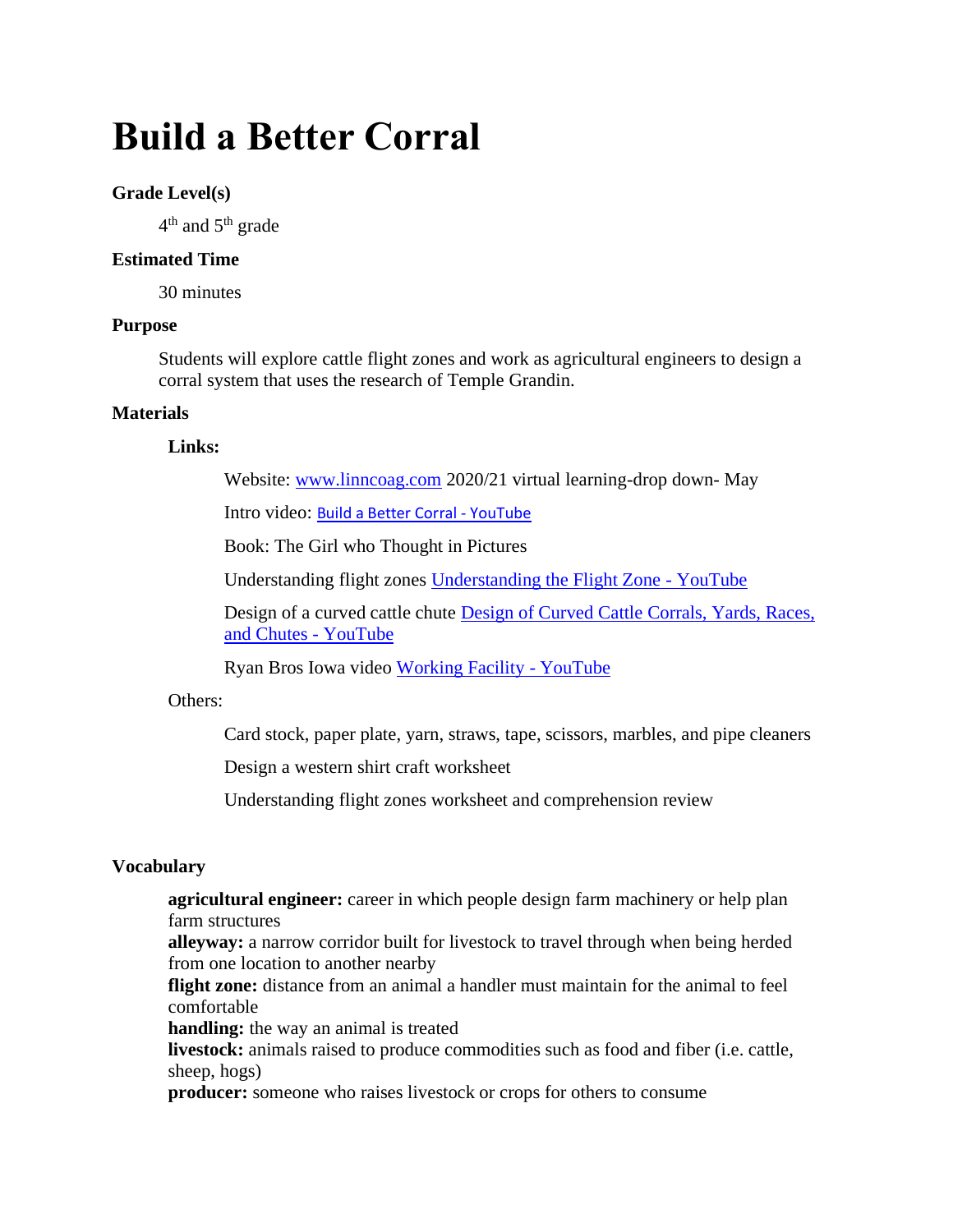**squeeze chute:** a device used to restrain large animals, especially cattle and horses

#### **Background**

Moving **livestock** can be difficult if you do not understand how the animals think and move. Livestock handlers want to keep their animals calm when moving them to avoid stress and injury. If there are loud noises or other distractions, such as sights or even smells, many animals will become fearful or hesitant to move. An animal that is afraid can be dangerous for both the animal and the handler. Keeping the area free of distractions can help reduce animal **handling** problems. If the animals are kept calm and feel safe, they will usually move with little or no effort. Handlers want to keep animals calm so the animals are not negatively impacted. Stressed animals can have lower weight, reduced reproduction rates, and increased sickness.

Cattle **producers** use **alleyways** and **squeeze chutes** to move cattle while doctoring them. By understanding cattle behavior, such as their **flight zones**, along with creating alleyways and chutes with rounded turns and closed sides, producers can keep livestock calm. This greatly reduces the animals' stress levels while they are being handled. Understanding animal instincts allows producers to handle them easier. Livestock have wide angle vision, which allows them to see predators as well as handlers. Cattle and pigs have a visual field more than 300°. In sheep, the visual field ranges from 191° to 306° depending on the amount of wool on the head. Due to their wide-angle vision, they are aware of their surroundings. If the handler is in their blind spot, the animal will turn to see them.

Dr. Temple Grandin, a professor at Colorado State University, focuses on animal behavior and has made, and continues to make, a huge impact on how livestock are handled. She researches how livestock perceive their environment and helps producers develop livestock handling facilities that help keep the animal's calm.

Temple Grandin was diagnosed with autism as a young girl in the 1950s. In 1961, she spent the summer at her aunt's ranch in Arizona. She became interested in the cattle and realized they were visual thinkers; they saw the world in much the same way as her and noticed details in their surroundings most people missed. In fact, Temple often describes herself as someone who "thinks in pictures." As a senior in high school in 1965, she created her first invention, a squeeze machine. The inspiration for this invention came from cattle chutes that keep cattle calm during vaccinations by squeezing them firmly, like a hug. Temple grew to love animals and earned her master's degree in Animal Science in 1975. In 1976, she invented the curved chute system for moving cattle. She earned her doctoral degree in Animal Science in 1989. Dr. Grandin was inducted into the National Cowgirl Hall of Fame in 2010 and was also named one of *Time* magazine's 100 most influential people that year. Dr. Grandin's research led her to believe that the way animals, especially cattle, are handled and transported can potentially cause stress, pain, and fear. When cattle are moved on wet or slippery slopes or in poorly lit areas, they can be injured. She believes that this is cruel and unnecessary. In order to design a better system for handling livestock, she decided to put herself through the handling process. Using her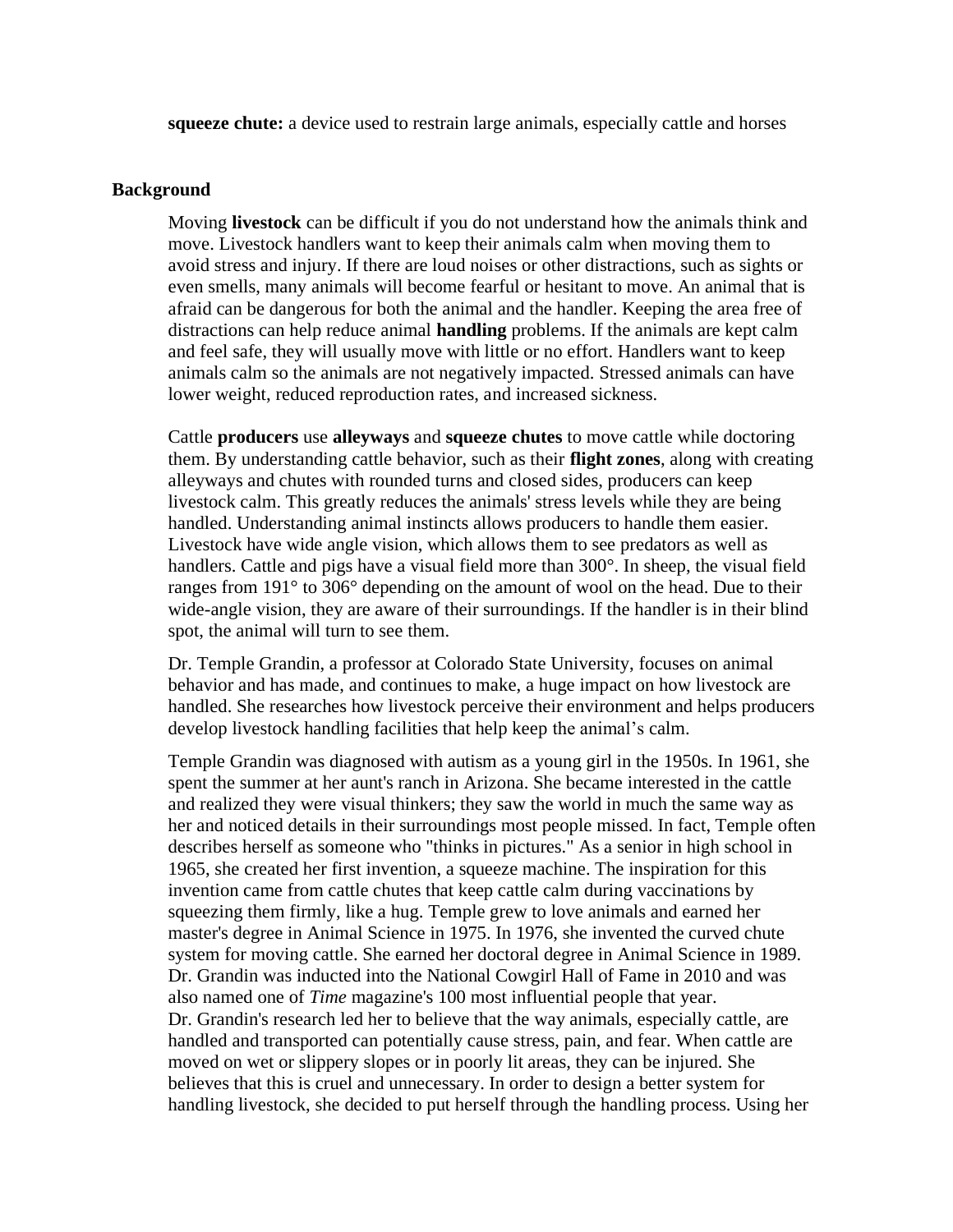instincts, which are often similar to cattle, she realized cattle prefer pens and chutes with solid sides and well-lit areas, keeping them free from distractions, dark tight spaces, and shadows which could scare the cattle. Her invention of the curved chute system came from the realization that cattle tend to move in a circular pattern around their handlers. By designing a system with solid walls, non-slip floors, and a curved walkway allowing cattle to move in a single-file line through the alley, cattle are handled in a calm manner. Today, half of the cattle in United States and Canadian meat processing plants are handled with equipment that Grandin designed.

Dr. Temple Grandin travels and speaks to groups about animal behavior. Many professional speakers wear suits, however Dr. Grandin is well known for her unique style. She wears Western shirts, often paired with cowboy scarves. She may wear fancy or simple Western shirts, but her Western shirts are as constant as her passion for agriculture. In 2011, she even wore a Western shirt to the Golden Globe Awards in Hollywood!

**Agricultural engineers** are important to livestock producers. They often assist producers in designing livestock handling areas using the research from Dr. Grandin. They help producers apply basic science and engineering principles as they develop these livestock facilities. Often, agricultural engineers design machinery such as tractors and implements, animal housing or handling facilities, irrigation and drainage systems, and soil conservation systems. Agricultural engineers help design methods to decrease labor, which also increases a producer's ability to produce food.

## **Did you know?**

- Temple Grandin was diagnosed with autism at age 2 and only began speaking after she was four years old. She went on to earn a bachelor's degree in psychology from Franklin Pierce College, a master's degree in animal science from Arizona State University, and a doctoral degree in animal science from the University of Illinois.
- In 2010, Temple Grandin was included in *Time* magazine's list of 100 most influential people in the world in the "Heroes" category.
- Dr. Grandin is an advocate of humane livestock practices and improvements of standards in slaughterhouses, serves as a consultant to the livestock industry regarding animal treatment and behavior, and is a professor at Colorado State University.

## **Interest Approach – Engagement**

Read the story or listen to the video "The Girl who Thought in Pictures." Discuss what it would be like to "think in pictures." Emphasize that there are no right or wrong ways to think; we all think differently.

#### **Procedures**

- 1. Watch the instructional video
- 2. Show the video [Understanding Flight Zones](https://www.youtube.com/watch?v=Iwu8NcrI0z0) to help students understand what a flight zone is and how it affects the comfort of the animals.
- 3. Pass out the flight zones handout and comprehension sheet. Ask students to work on the worksheet individually. Discuss as a class.